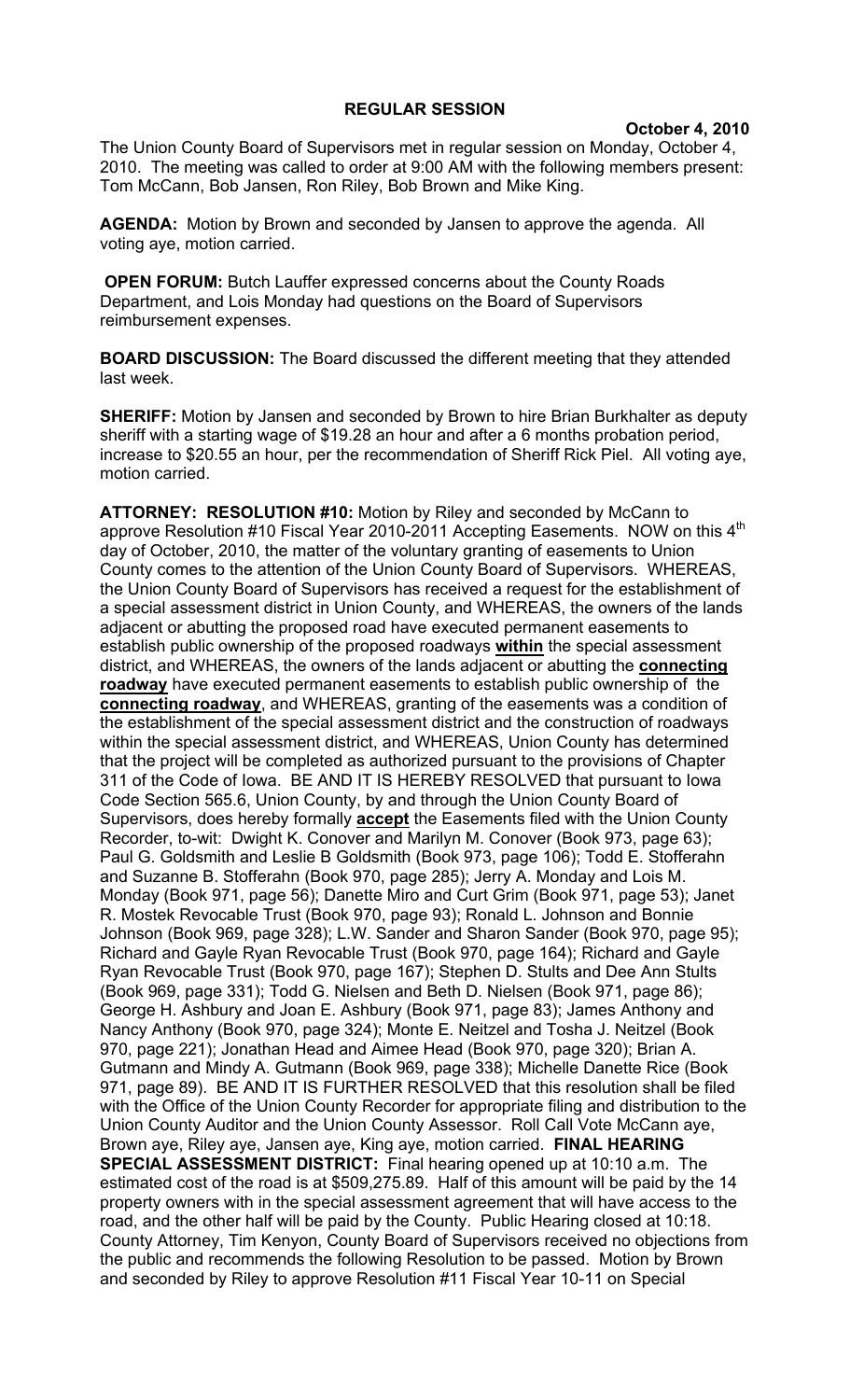Assessment District. NOW on this  $4<sup>th</sup>$  day of October, 2010, the matter of the final hearing for the Special Assessment District for Ryan Roads comes to the attention of the Union County Board of Supervisors. WHEREAS, Chapter 311 of the Code of Iowa authorizes the Union County Board of Supervisors to establish a special assessment district in Union County to levy and collect a special assessment for the payment of not less than fifty percent (50%) of the total estimated cost of the improvements of roads for a special assessment district, and WHEREAS, the owners of the lands adjacent or abutting the proposed roads have executed permanent easements to establish public ownership of the proposed roadways **within** the special assessment district, and WHEREAS, the owners of the lands adjacent or abutting the **connecting roadway** have executed permanent easements to establish public ownership of the **connecting roadway,** and WHEREAS, more than seventy-five percent (75%) of the owners of the lands within the special assessment district (which owners also constitute seventy-five (75%) of the owners of the lands adjacent or abutting the proposed roads have petitioned the Board of Supervisors requesting the improvements be approved and authorized, and WHEREAS, the Union County Board of Supervisors has received and approved an estimate for the project in the amount of \$509,275.89 and construction of said project has been approved, and WHEREAS, the Union County Board of Supervisors has conducted a hearing on this matter on or about April 26, 2010, which was adjourned as authorized by Section 311.15 of the Code of Iowa, and WHEREAS, the Union County Board of Supervisors has held a final hearing on this date and determined that fifty percent (50%) of the total estimated cost of the project should be taxed to the owners of property **within** the special assessment district. BE AND IT IS HEREBY RESOLVED that Union County, by and through the Union County Board of Supervisors, pursuant to the provisions of Chapter 311 of the Code of Iowa, does hereby establish the following area as the Ryan Roads Special Assessment District, towit: Lots Numbered 24 through 36 (inclusive); Lots Numbered 47 through 60 (inclusive; and Lots Numbered 77 and 78 of a Plat of all that part of the Northwest Quarter (NW  $\frac{1}{4}$ ) of Section 11, Township 72 North, Range 31 West of the  $5<sup>th</sup>$  P.M., in Union County, Iowa, lying Westerly of property owned by the City of Creston, Iowa, which plat was recorded on December 26, 1973 in Book 2 at Page 50A of records of the Union County Recorder, commonly known as "Ryan's Subdivision" (sic). BE AND IT IS FURTHER RESOLVED that pursuant to the provisions of Iowa Code Section 331.20 that the cost of the project shall be fixed at \$509,275.89. BE AND IT IS FURTHER RESOLVED that, pursuant to the provisions of Chapter 311 of the Code of Iowa, that fifty percent (50%) of the total cost (Two Hundred Fifty-four Thousand Six Hundred Thirty-seven dollars and Ninety-five cents -- \$254,637.95) be and is hereby assessed to the owners and lands **within** the Ryan Roads Special Assessment District, to-wit: Danette Miro and Curt Grim (Lots 24, 25, and 26); Janet R Mostek Revocable Trust (Lots 27, 28, 29 and 30); Ronald L. Johnson and Bonnie Johnson (Lots 31 and 32); L. W. Sander and Sharon Sander (Lots 33 and 34); Richard and Gayle Ryan Revocable Trust (Lots 35, 36 and 78); Todd E Stofferahn and Suzanne B. Stofferahn (Lot 60); Stephen D. Stults and Dee Ann Stults (lot 59 and portion of Lot 58); Todd G. Nielsen and Beth D. Nielsen (Lot 57 and portions of Lots 56 and 58): George H. Ashbury and Joan E. Ashbury (Lot 55 and a portion of Lot 56); James Anthony and Nancy Anthony (Lot 54); Monte E. Neitzel and Tosha J. Neitzel (Lots 52 and 53); Jonathan Head and Aimee Head (Lots 49, 50, and 51); Brian A. Gutmann and Mindy A. Gutmann (Lots 47 and 48); Michelle Danette Rice (Lot 77) of a Plat of all that part of the Northwest Quarter (NW1/4) of Section 11, Township 72 North, Range 31 West of the  $5<sup>th</sup>$  P.M., in Union County, Iowa, lying Westerly of property owned by the City of Creston, Iowa, which plat was recorded on December 26, 1973 in Book 2 at Page 50A of the records of the Union County Recorder, commonly known as "Ryan's Subdivision" (sic). BE AND IT IS FURTHER RESOLVED that each owner shall be assessed a one-fourteenth (1/14) share in the amount of Eighteen Thousand One Hundred Eighty-Eight dollars and Forty-three cents (\$18,188.43) and that said assessment shall be levied upon the real estate owned by said persons which lies **within** said Ryan Roads Special Assessment District. Said amount is due and payable within twenty days of this date as authorized by statute. BE AND IT IS FURTHER RESOLVED that pursuant to the provisions of Iowa Code Section 311.17, the owners of said real estate may agree to said assessment and request the opportunity to make installment payments for said assessment for a period of ten (10) years. Roll Call Vote Jansen aye, Riley aye, Brown aye, McCann aye, King aye, motion carried.